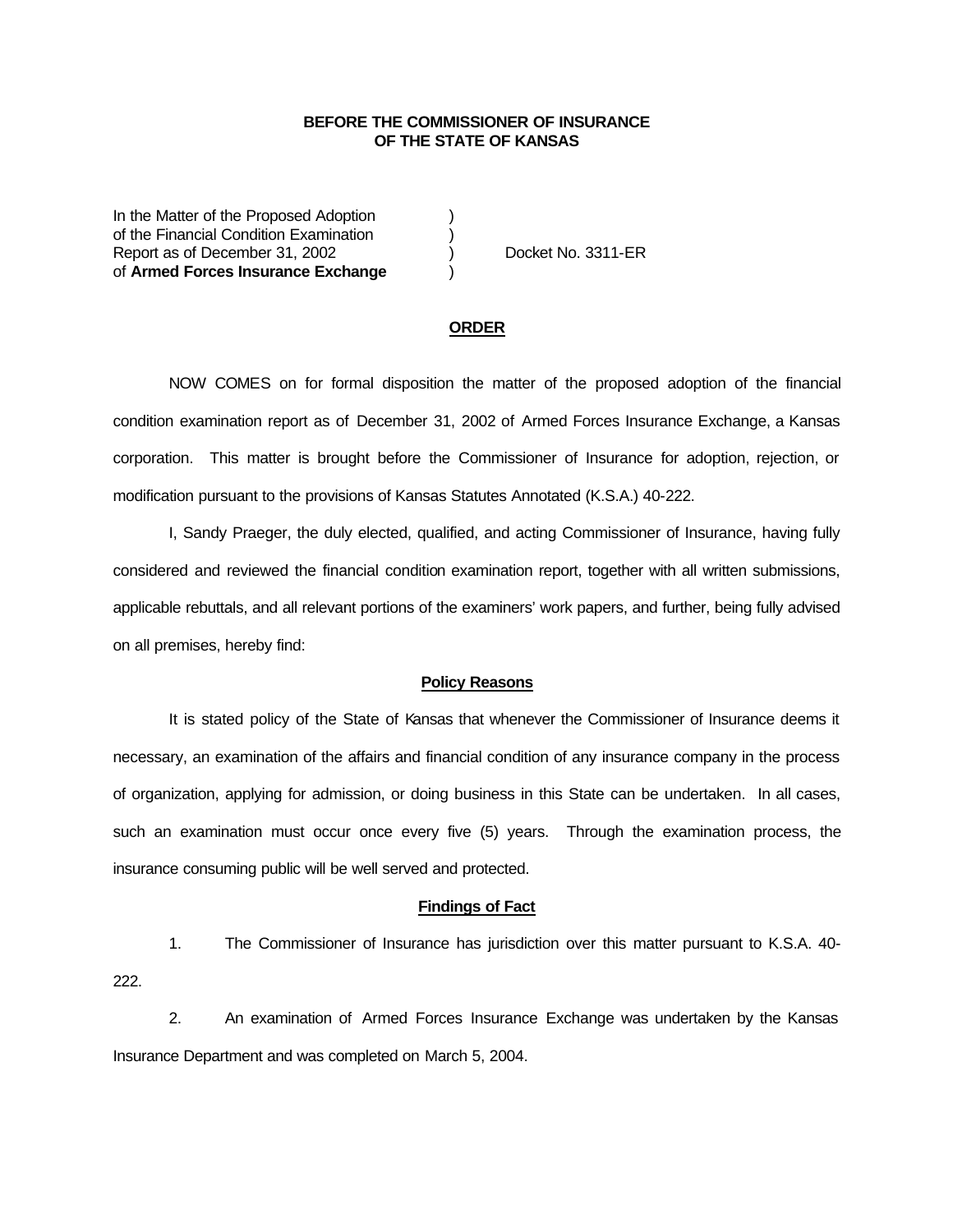3. The examiner-in-charge tendered and filed with the Kansas Insurance Department a verified written report of the examination within thirty (30) days following completion of the examination, to wit; March 5, 2004.

4. Following receipt of the verified report, the Kansas Insurance Department transmitted the report to Armed Forces Insurance Exchange on March 5, 2004, with a duly executed notice advising the company of its opportunity to prepare and submit to the Kansas Insurance Department a written submission or rebuttal with respect to any and all matters contained in the report. Armed Forces Insurance Exchange was further advised that any written submission or rebuttal needed to be filed with the Kansas Insurance Department no later than thirty (30) days after receipt of the verified report.

5. Armed Forces Insurance Exchange filed a written Acceptance of the verified report on April 5, 2004.

6. Based upon the written submission tendered by Armed Forces Insurance Exchange, the company takes no exceptions to matters contained in the verified report.

7. Within thirty (30) days of the end of the time period allowed for written submission or rebuttal, the Commissioner of Insurance fully reviewed the report, together with all written submissions and rebuttals provided by Armed Forces Insurance Exchange. The Commissioner of Insurance further reviewed all relevant workpapers.

8. No other written submissions or rebuttals were submitted by Armed Forces Insurance Exchange.

## **Conclusion of Law**

9. K.S.A. 40-222(k)(2) provides:

"Within 30 days of the end of the period allowed for the receipt of written submissions or rebuttals, the commissioner shall fully consider and review the report, together with any written submissions or rebuttals and any relevant portions of the examiners workpapers and enter an order:

(A) Adopting the examination report as filed or with modification or corrections. If the examination report reveals that the company is operating in violation of any law, regulation or prior order of the commissioner, the commissioner may order the company to take any action the commissioner considers necessary and appropriate to cure such violations; or